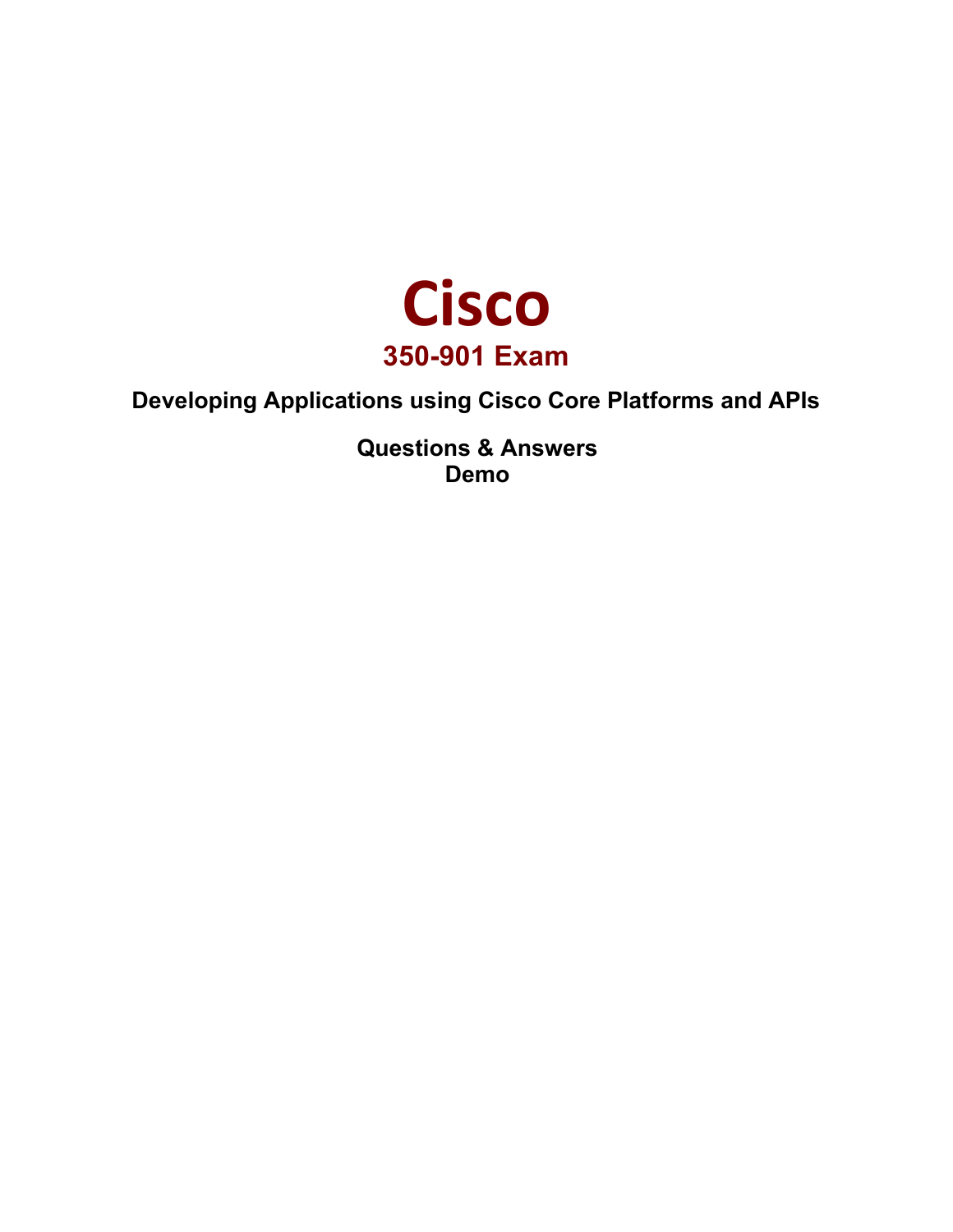# **Version: 13.0**

#### **Question: 1**

A developer has created an application based on customer requirements. The customer needs to run the application with the minimum downtime. Which design approach regarding high-availability applications, Recovery Time Objective, and Recovery Point Objective must be taken?

A. Active/passive results in lower RTO and RPO. For RPO, data synchronization between the two data centers must be timely to allow seamless request flow.

B. Active/passive results in lower RTO and RPO. For RPO, data synchronization between the two data centers does not need to be timely to allow seamless request flow.

C. Active/active results in lower RTO and RPO. For RPO, data synchronization between the two data centers does not need to be timely to allow seamless request flow.

D. Active/active results in lower RTO and RPO. For RPO, data synchronization between the two data centers must be timely to allow seamless request flow.

**Answer: A**

**Question: 2**

DRAG DROP

An application is being built to collect and display telemetry streaming dat

a. Drag and drop the elements of this stack from the left onto the correct element functions on the right.



**Answer:**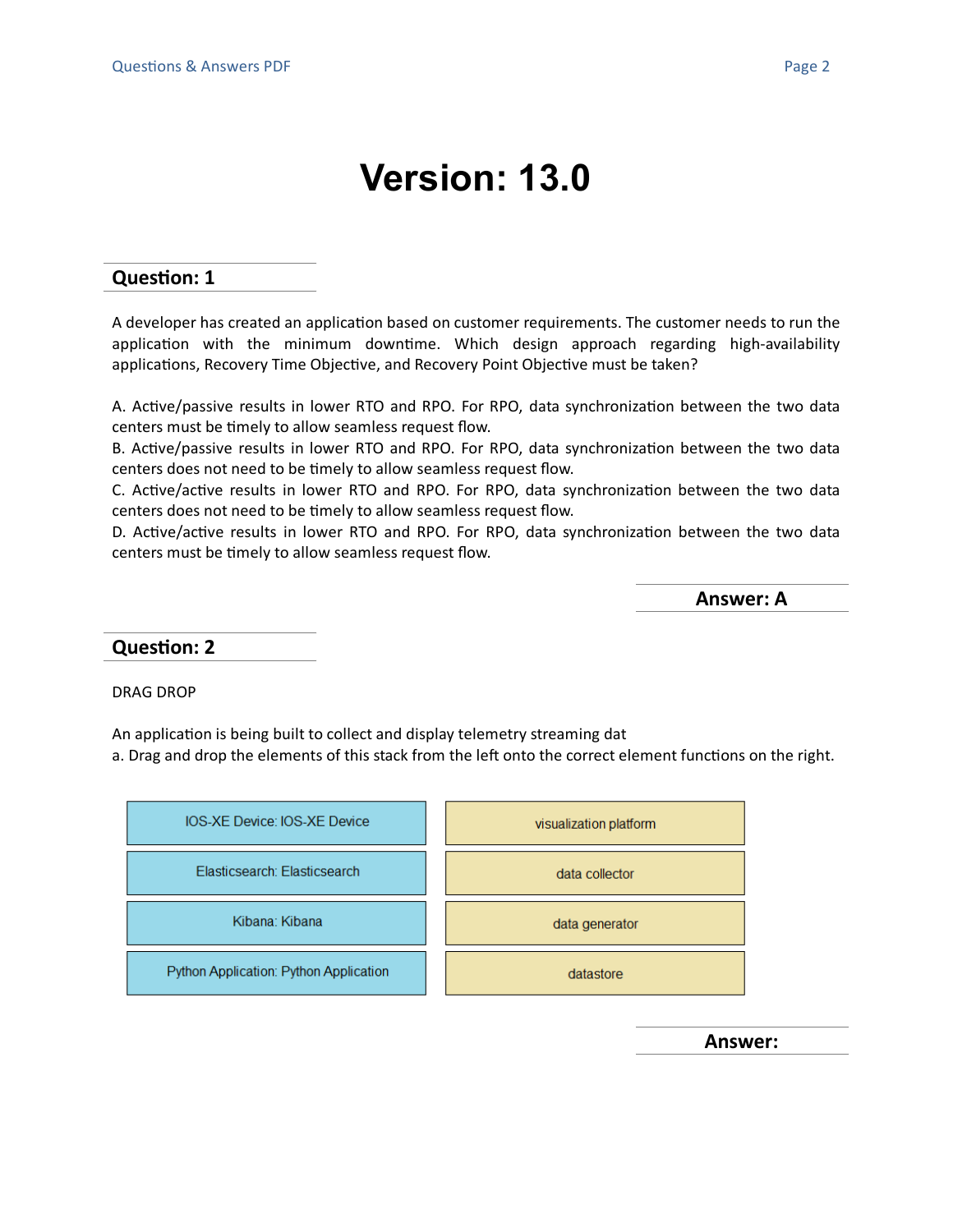

### **Question: 3**

A cloud native project is being worked on in which all source code and dependencies are written in Python, Ruby, and/or JavaScipt. A change in code triggers a notification to the CI/CD tool to run the CI/CD pipeline.

Which step should be omitted from the pipeline?

- A. Deploy the code to one or more environments, such as staging and/or production.
- B. Build one of more containers that package up code and all its dependencies.
- C. Compile code.
- D. Run automated tests to validate the correctness.

**Answer: C**

#### **Question: 4**

Which two statements are considered best practices according to the 12-factor app methodology for application design? (Choose two.)

- A. Application code writes its event stream to stdout.
- B. Application log streams are archived in multiple replicated databases.
- C. Application log streams are sent to log indexing and analysis systems.
- D. Application code writes its event stream to specific log files.
- E. Log files are aggregated into a single file on individual nodes.

**Answer: AC**